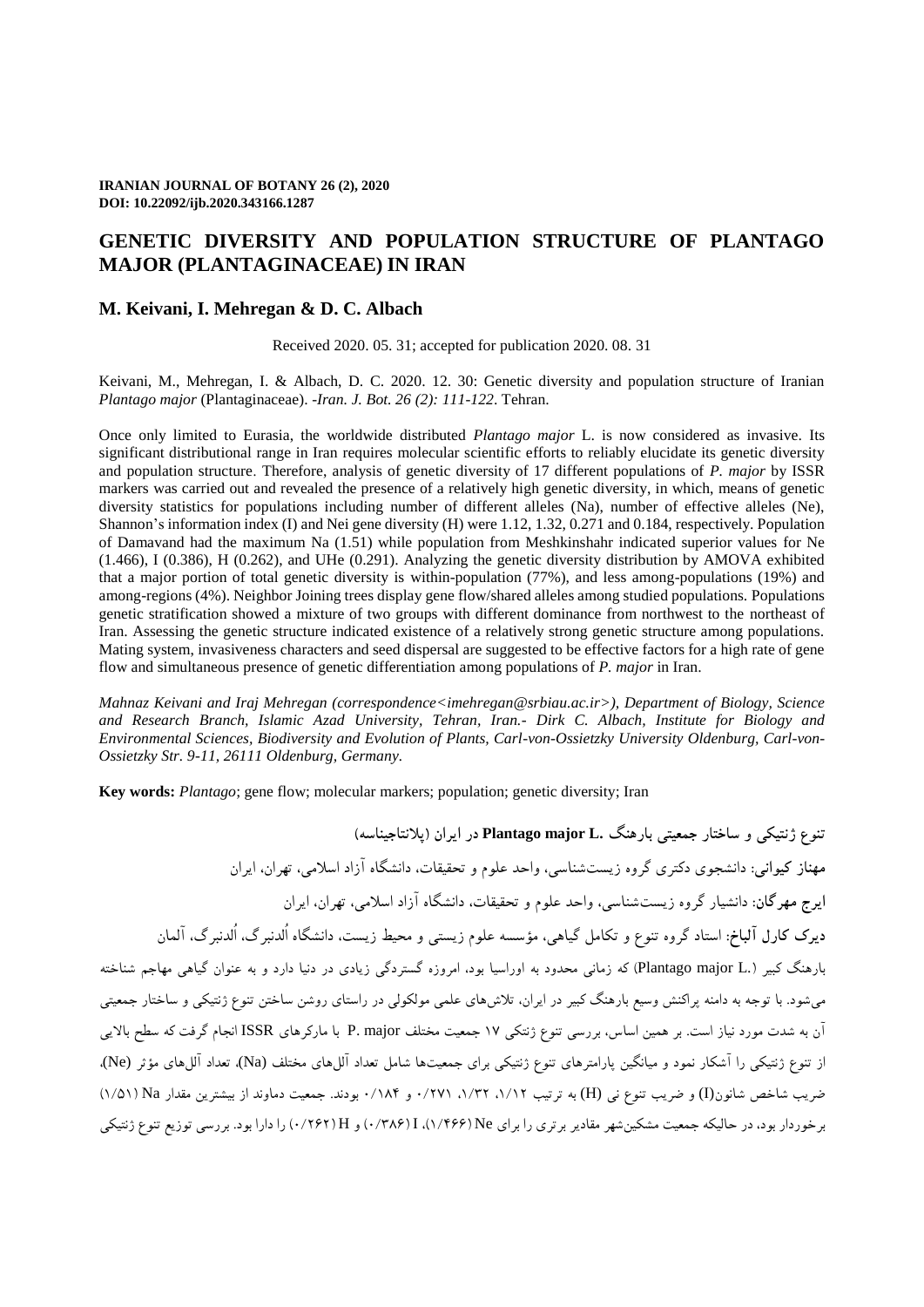با AMOVA نشان داد که نسبت عمدهای از کل تنوع ژنتیکی بهصورت درون جمعیتی )%11( بوده و به مقدار کمتری بین جمعیتی )%71( و بین منطقهای )%1( میباشد. طبقهبندی ژنتیکی جمعیتی مخلوطی از دو گروه با غالبیت مختلف از شمالغربی تا شرق و جنوب ایران را نشان داد. تنوع در سیستم تولید مثل، ویژگیهای مهاجم بودن و پراکنش بذر بهعنوان فاکتورهای مؤثری برای نرخ باالی جریان ژنی و وجود همزمان نشانههایی از تمایز ژنتیکی بین جمعیتهای مختلف major .P پیشنهاد گردیدهاند.

### **INTRODUCTION**

The genus *Plantago* L. is one of the cosmopolitan and largest genera in Plantaginaceae (Plantain) family (tribe *Plantagineae*). This mainly wind-pollinated genus is usually found in temperate or high-elevation of tropical regions (Dhar & al. 2006; Hassemer 2016, 2017; Hassemer & al. 2015; Rahn 1996; Rønsted & al. 2002; Shalabi & Abou-El-Enain 2013; Tay & al. 2010; Tutel & al. 2005). *Plantago major* L. (Ripple-seed plantain or common plantain) is a perennial species, native to Europe and Asia, with a wide distribution range especially because of anthropogenic activities. It reproduces by seeds and root fragments. The species produces a large number of seeds (up to 14000 per plant), which can stick to different vectors when wet and then spread (McLendon 1998; Royer & Dickinson 1999). *Plantago major* is described to have a height of 14-31 cm (rarely to 70 cm). Rosette leaves with parallel venation have an ovate to elliptical shape with an acute apex and a smooth margin. On the top of the stem, brownish-green flowers with purple stamens form a compact spike. Each capsule consists of 8-16 small ovate seeds. It is mainly native to Europe and Northern and Central Asia, but it is naturalized and can ubiquitously be found in world's flora (Mehrvarz Saeidi 1995a; Mozaffarian & al. 1996; Rahn 1996; Samuelsen 2000).

Different properties of *P. major* such as chemical and medicinal properties, invasiveness and diverse breeding systems (e.g. self-compatible, dichogamy, cosexuality, gynodioecy or dioecy, unisexual females or hermaphrodites) drew researchers attention (Rønsted & al. 2002; Rønsted & al. 2003; Rønsted & al. 2000; Van Dijk & Bakx‐Schotman 1997; Wolfe & Burns 2001). In different parts of the world, *P. major*, similar to other *Plantago* species, is known for its pharmaceutical application (e.g., traditional medicine) (Samuelsen 2000; Weryszko-Chmielewska & al. 2012). It is used to treat some diseases such as infectious and skin diseases, reducing fever, pain relief, against tumor, and also problems associated with digestive organs, respiratory systems and etc. (Samuelsen 2000).

Morphological information have been the backbone of numerous comprehensive studies on geographical and ecological distribution ranges, evolution and conservation status of plant species (Kaplan 2001). However, by swift increase in the application of biotechnological tools to understand the phylogenetic relationship and evolutionary process, the reliability of phenotypic data has been questioned (Douaihy & al. 2012; Wiens 2004). Morphological variation does not necessarily parallel with genetic variation pattern as it has been reported before. For instance, Gáspár & al. (2019) observed high epigenetic diversity in *Plantago lanceolata* L. that partially had genetic basis. Similarly, Wolff (1991) reported markedly adaptive plasticity in populations of *Plantago coronopus* L., and *P. lanceolate*.

Accidentally or deliberately, plants and animals have been transported from one part of the world to another by humans for thousands of years. Most of these introductions failed, however, many managed to establish successfully form the alien species pool. Such alien species can change or threaten native biological diversity (Baillie & al. 2004) and cause economic and ecological modifications (Marbuah & al. 2014; Pimentel & al. 2002). Introduction of non-native species to the new ecosystem that causing harm to the economy, environment and human health are described as an invasive species (Vilà & al. 2011). All organizational levels of biodiversity, from genes to ecosystems, are affected by invasive species. Apart from conservation issues, introduction of invasive species is considered as an important factor for understanding the processes of evolution (Baker 1974; Rambuda & Johnson 2004).

Population genetic studies give us important data on population structure, genetic diversity and gene flow (Sheidai & al. 2012; Sheidai & al. 2013; Vaghefi & al. 2016). Such data can be helpful in expanding better management for plant species (Hou & Lou 2011). Different molecular markers have been used successfully as reliable indicators for genetic diversity, speciation, populations' divergence, genetic drift and migration (Albach & al. 2005; Bello & al. 2002; Cassel-Lundhagen & al. 2009; Kaswan & al. 2013; Kirk & Freeland 2011; Pampoulie & al. 2011; Saeed & al. 2011). One of these markers is ISSR (inter-simple sequence repeats) with well-known advantages and limitations (Agarwal & al. 2008; Ferreira & al. 2013;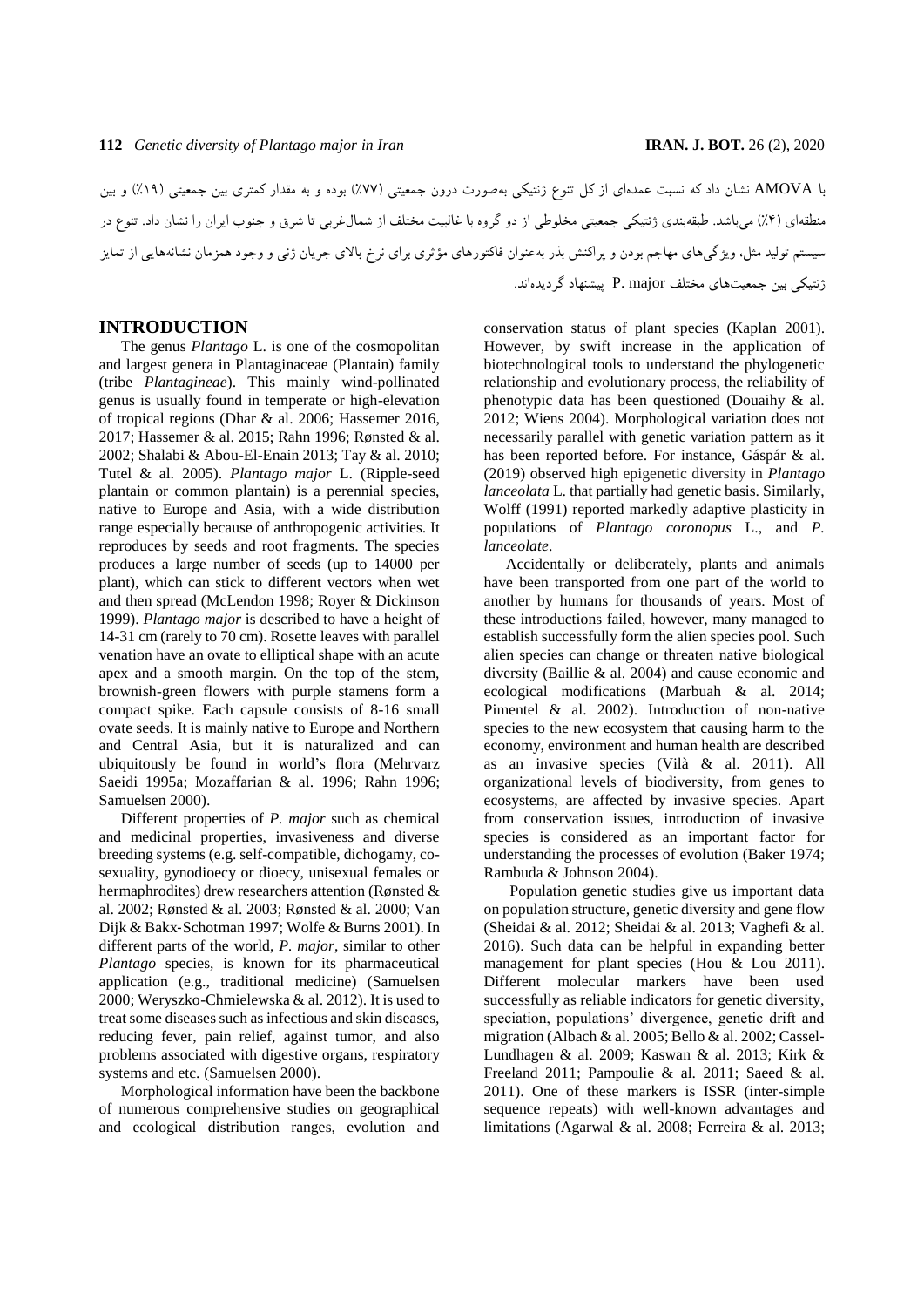Primmer 2009); it is quick, easy to conduct, comparatively inexpensive (in comparison with other markers such as AFLP), requires no prior information on DNA sequences, and also only needs small amounts of DNA. In other words, such highly abundant polymorphic data can be widely used in genetic diversity analysis and populations' genetic structure (Azizi & al. 2014; Kaswan & al. 2013; Sheidai & al. 2012; Sheidai & al. 2013; Vaghefi & al. 2016; Wang & al. 2008).

To the best of our knowledge to data, so far, no significant attention has been paid to the understanding of the genetic diversity of *P. major* in Iran, or, they have not revealed considerable relevant genetic diversity data. The same applies to the adjacent regions (El-Bakatoushi 2011). We here aim to use ISSR markers to elucidate population genetic diversity and structure and gene flow among different populations of *P. major* in Iran.

## **MATERIALS AND METHODS Plant material**

Between July and August 2015, plants from seventeen populations of *Plantago major* were collected from north-east to the west of Iran. Flora Iranica and Flora of Iran were our sampling guidance (Janighorban 1995; Patzak & Rechinger 1965). At each locality, by regarding a minimum distance between individuals (20 m), five individuals of *P. major* were collected and leaves dried on silica-gel for molecular study. Voucher specimens are deposited in the Islamic Azad University Herbarium (IAUH) (table 1).

Table1. Locality and voucher number of the studied *P. major* populations.

| Population<br>${\bf S}$ | Population<br>Code | Locality                                                     | Longitude<br>Latitude                  |                | Altitude<br>(m) | Voucher No.       |
|-------------------------|--------------------|--------------------------------------------------------------|----------------------------------------|----------------|-----------------|-------------------|
| Pop 1                   | <b>MSH</b>         | Khorasan (RZ); Mashhad, 10<br>km from Torghabeh to Mashhad   | 36° 18' 33.49"                         | 59° 21' 50.02" | 1310            | <b>IAUH-15081</b> |
| Pop 2                   | <b>BOJ</b>         | Khorasan (N); Bojnord, 2 km<br>from Bojnord to Esfarayen     | $37^{\circ}$ 22' 4.34"                 | 59° 21' 50.02" | 1320            | IAUH-15082        |
| Pop 3                   | <b>POS</b>         | Mazandaran; Pol-e-Sefid,<br><b>Javarom Forest Park</b>       | $36^{\circ}$ 13' 37"                   | 52° 55' 2"     | 390             | IAUH-15083        |
| Pop 4                   | <b>FRZ</b>         | Tehran; Firoozkooh, 5 km from<br>Namrood to Firoozkooh       | $36^{\circ}$ 42' $50^{\circ}$          | 52° 55' 2"     | 1830            | <b>IAUH-15084</b> |
| Pop 5                   | AML                | Mazandaran; Amol, 20 km from 36° 29' 30.76"<br>Amol to Babol |                                        | 52° 30' 1.24"  | 10              | IAUH-15085        |
| Pop 6                   | <b>DMV</b>         | Tehran; Damavand, Polour                                     | 35° 50' 47.88"                         | 52° 2' 53.22"  | 420             | IAUH-15086        |
| Pop 7                   | <b>DZN</b>         | Alborz; Dizin, Dizin ski resort                              | 36° 2' 26"                             | 51° 25' 38"    | 3040            | <b>IAUH-15087</b> |
| Pop 8                   | <b>THN</b>         | Tehran; Tehran, Darband                                      | $35^{\circ}$ 49' 55.16"                | 51° 25' 33.36" | 820             | <b>IAUH-15088</b> |
| Pop 9                   | <b>GSR</b>         | Alborz; Gachsar                                              | 35° 47' 43"                            | 51° 40' 13"    | 2300            | IAUH-15089        |
| Pop $10$                | <b>OZN</b>         | Qazvin; Qazvin, Alamoot, Evan 36° 28' 58.16"<br>lake         |                                        | 50° 26' 44.62" | 1830            | IAUH-15090        |
| Pop 11                  | <b>MSL</b>         | Gilan; Masuleh, 10 km from<br>Lar Cheshmeh to Masuleh        | $37^{\circ}$ 9' $31.52^{\prime\prime}$ | 49° 2' 50.21"  | 560             | IAUH-15091        |
| Pop 12                  | AKH                | Ardebil; Khalkhal, 5 km from<br>Asalem to Khalkhal           | $37^{\circ}$ 41' 44.86"                | 48° 24' 25.97" | 1540            | IAUH-15092        |
| Pop 13                  | <b>KHH</b>         | Ardebil; Khalkhal, 5 km from<br>Hashtjin to Khalkhal         | 37° 34' 11.63"                         | 48° 36' 32.73" | 1960            | IAUH-15093        |
| Pop 14                  | <b>KHA</b>         | Ardebil; Khalkhal, Abgarm                                    | 37° 41' 44.86"                         | 48° 24' 25.97" | 1540            | IAUH-15094        |
| Pop 15                  | <b>VFP</b>         | Ardebil; Meshkinshahr, Velayat<br>forest park                | 38° 22' 9.41"                          | 47° 40' 47.09" | 1520            | IAUH-15096        |
| Pop 16                  | <b>SFN</b>         | West Azarbayjan, Soofian,<br>Soofian ski resort              | 38° 20' 79.67"                         | 45° 47' 9.64"  | 1860            | <b>IAUH-15098</b> |
| Pop 17                  | <b>HMD</b>         | Hamedan; Hamedan,<br>Ganjnameh                               | 34° 44' 17.69"                         | 48° 27' 35.15" | 2040            | IAUH-15099        |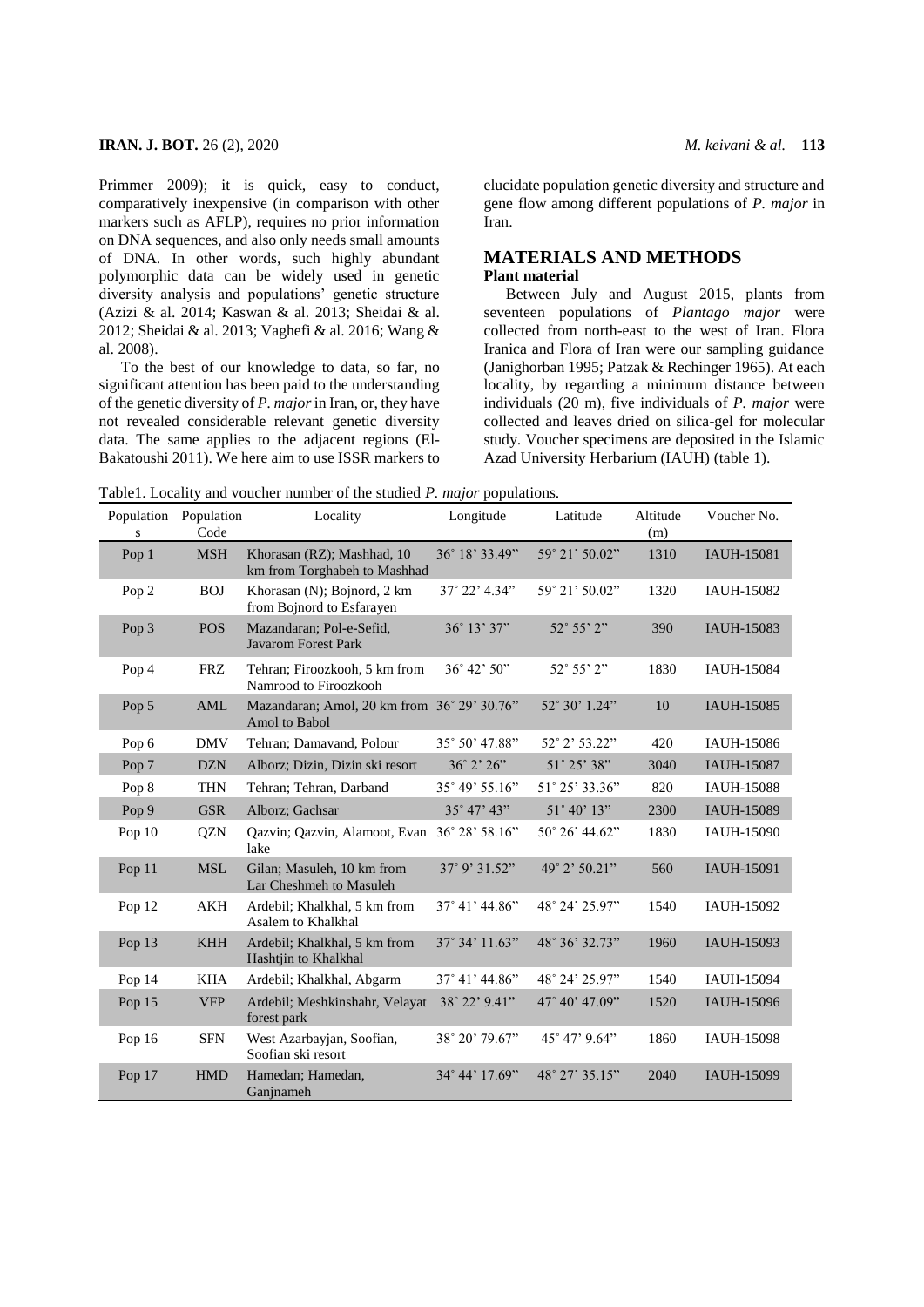|           |     |    |    | Table 2. Genetic diversity parameters in the studied P. major populations (population numbers $1-17$ are according to |     |  |
|-----------|-----|----|----|-----------------------------------------------------------------------------------------------------------------------|-----|--|
| Table 1). |     |    |    |                                                                                                                       |     |  |
|           | Pop | Na | Ne | He                                                                                                                    | JHe |  |

| Pop              | N | Na    | Ne    |       | He    | UHe   |
|------------------|---|-------|-------|-------|-------|-------|
| Pop 1            | 5 | 1.154 | 1.316 | 0.279 | 0.186 | 0.207 |
| Pop <sub>2</sub> | 5 | 1.096 | 1.349 | 0.272 | 0.190 | 0.211 |
| Pop 3            | 5 | 1.019 | 1.291 | 0.247 | 0.167 | 0.185 |
| Pop 4            | 5 | 1.058 | 1.292 | 0.245 | 0.166 | 0.185 |
| Pop 5            | 5 | 0.962 | 1.269 | 0.219 | 0.150 | 0.166 |
| Pop 6            | 5 | 1.519 | 1.406 | 0.351 | 0.235 | 0.261 |
| Pop 7            | 5 | 1.096 | 1.297 | 0.237 | 0.163 | 0.181 |
| Pop 8            | 5 | 1.058 | 1.358 | 0.275 | 0.192 | 0.213 |
| Pop 9            | 5 | 1.346 | 1.374 | 0.310 | 0.210 | 0.234 |
| Pop $10$         | 5 | 1.231 | 1.275 | 0.254 | 0.167 | 0.185 |
| Pop $11$         | 5 | 1.096 | 1.306 | 0.252 | 0.172 | 0.191 |
| Pop 12           | 5 | 1.231 | 1.326 | 0.262 | 0.180 | 0.200 |
| Pop 13           | 5 | 1.231 | 1.305 | 0.265 | 0.178 | 0.198 |
| Pop 14           | 5 | 1.231 | 1.316 | 0.262 | 0.177 | 0.197 |
| Pop 15           | 5 | 1.481 | 1.466 | 0.386 | 0.262 | 0.291 |
| Pop 16           | 5 | 0.154 | 1.292 | 0.234 | 0.162 | 0.180 |
| Pop 17           | 5 | 1.192 | 1.349 | 0.277 | 0.192 | 0.213 |

**Abbreviations: N**= number of samples; **Na**= number of different alleles; **Ne**= number of effective alleles; **I**= Shannon information index; **He**= Nei gene diversity; **UHe**= unbiased Nei gene diversity.

#### **DNA extraction and ISSR assay**

Total genomic DNA was extracted from each silica gel dried leaf using mini plants kits (Zofagen, Germany) (Doyle & Doyle 1987). The quality of extracted DNA was checked spectrophotometrically. Eight labeled ISSR primers (CAA)<sub>5</sub>, (AGA GAG)<sub>2</sub>AGAGT, (ACA CAC)<sub>2</sub>ACACT, (CAC CAC)<sub>2</sub>ACACT, (CAC ACA)<sub>2</sub>GC, (GACA)<sub>4</sub>, (AGA GAG)<sub>2</sub>AGAGT, (ACA<br>CAC)<sub>2</sub>ACACYT and (CAC ACA)<sub>2</sub>CACARG  $ACA$ <sub>2</sub> $CACARG$ (Biolegio; Netherland) were used (Agarwal & al. 2015; El-Hady & al. 2010). PCR amplifications were performed in a 13 μl volume containing 6.5 μl master mix, 4.75 μl H2O, 0.5 μl DMSO, 0.5 μl primer and 0.75 μl genomic DNA. Amplification reactions were performed in a LabCycler Basic thermocycler (Sensoquest, Göttingen, Germany) with the following program: 5 min initial denaturation at 94 °C, 40 sec at  $94 \text{ }^{\circ}$ C; 1 min for annealing which is different for our primers (37.8 °C, 48.1 °C, 47 °C and 42.1 °C) and 1 min at 72 °C. The final extension step (7 min at 72 °C) was completed the reaction. A 1% agarose gel was used to check the success of reaction. Estimation of fragment size was performed by a molecular ladder (100 bp) (Fermentas, Germany). For each sample, 6-Fam, NED, PET and VIC labeled products were mixed in equal amount. Then, 2 μl of this mixture mixed with 7.75 μl HiDi formamide and 0.25 μl internal size standard GeneScan ROX 500. Achieved mixture was used to run on an ABI 3730 capillary system.

Raw ISSR data were aligned using GeneMarker version 1.95 (GeneMarker, SoftGenetics, State College, Pennsylvania). Peaks (fragments) in the length from 50 to 500 bp were manually scored as 1 (present) or 0 (absent). Afterwards, each sample was checked for presence or absence of peaks with a signal intensity of more than 200. Three samples were studied to confirm peak accuracy.

#### **ISSR data analyses**

#### **Genetic diversity and population structure**

Genetic diversity parameters were calculated in GenAlex 6.4 (Peakall & Smouse 2006) for each population as follows: Nei's gene diversity (He), Shannon information index (I) and number of effective alleles (Ne) (Rowe & al. 2017; Weising & al. 2005). AMOVA (analysis of molecular variance) test was performed for studying significant genetic difference among the populations and provinces (with 1000 permutations) (Podani 2000).

PAST ver. 3.8 (Hammer & al. 2001) was used to group individuals by Neighbor-Joining (NJ) method and principal coordinate analysis (PCoA) after 100 times bootstrapping/permutations (Huson & Bryant 2006; Rowe & al. 2017). In order to study the genetic structure of populations, Bayesian-based model implemented in STRUCTURE (ver. 2.3.4) (Pritchard & al. 2000) was used to project the most possible number of population genetic clusters (k), and ratio of individual assignment from the presumed populations to each of the inferred natural genetic clusters. A mixed model with correlated allele frequencies utilized to deduce the number of 'k' considering the existing information on the populations. Using a burn-in of 10,000 and a 50,000 replication set up for Markov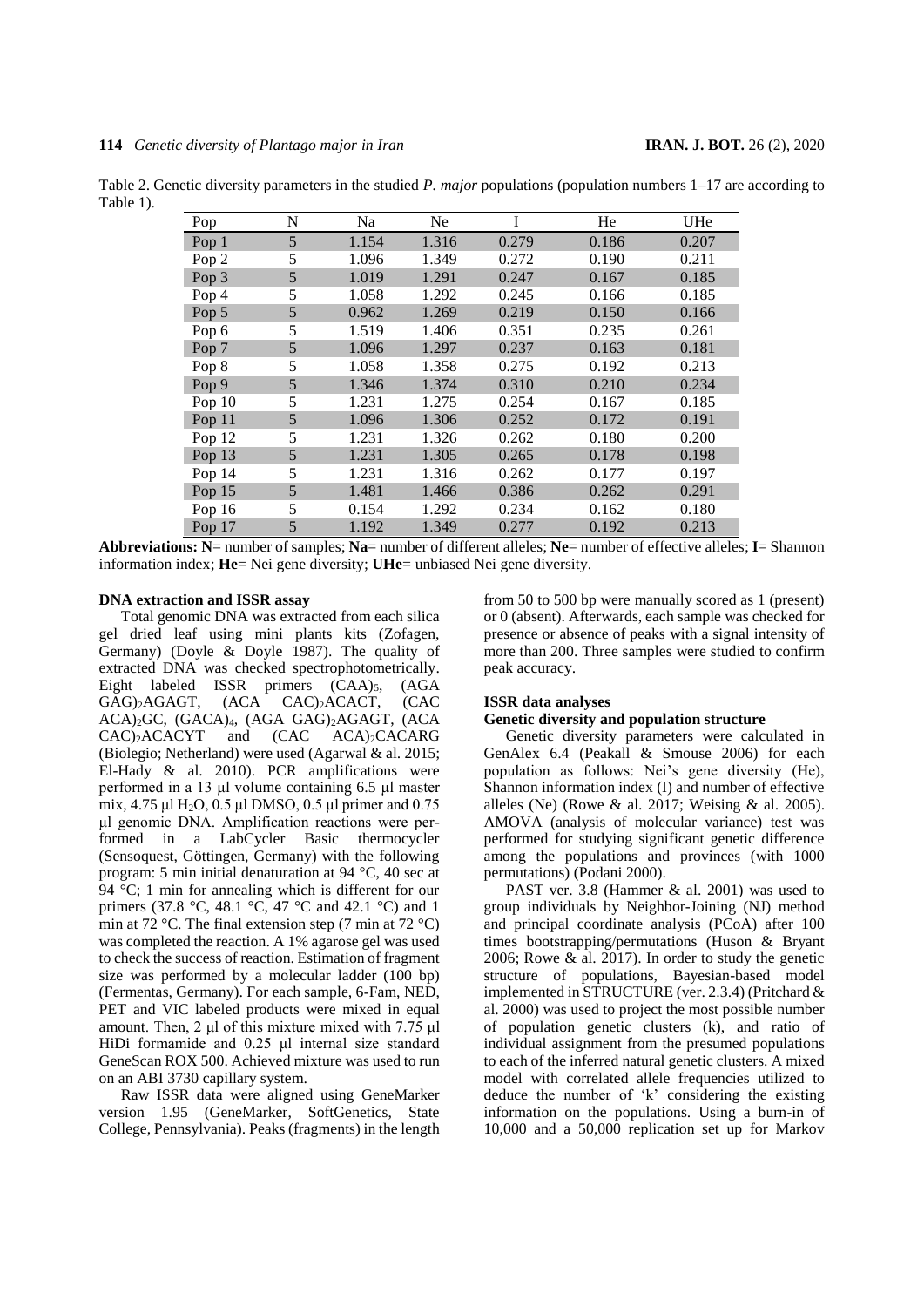Chain Monte Carlo (MCMC) analysis was executed. For each 'K', ranging from 1 to 6, program ran 10 times. The Evanno method used to determine the actual number of 'K' (Evanno & al. 2005).

#### **RESULTS**

#### **Population genetic diversity**

The high number of reproducible bands from almost all ISSR primers in this survey allowed studying genetic diversity of the populations. Thus, genetic diversity parameters were determined for 17 geographical populations of *P. major* (table 2). The averages of parameters were: Na: 1.12, Ne: 1.32, I: 0.27, He: 0.18, and UHe, 0.20. The Damavand population presented the highest Na (1.51), while, population of Meshkinshahr indicated to have the highest values for the rest of the parameters including: Ne (1.466), I (0.386), He (0.262) and UHe (0.291). The lowest value for Na (0.154) was observed in population of Soofian. Moreover, the minimum values of Ne (1.269), I (0.219), H (0.150), and UHe (0.166) found to be in the Amol population. In case of the most determinative parameters, H values among populations did not varied considerably. In general, notable diversity among genetic diversity parameters did not observed which to some extent reflects the similarity in status of the populations.

Based on AMOVA, there is a small but significant molecular difference among the studied populations (PhiPT value  $= 0.231$ ,  $P = 0.01$ ) with 19% of the total

genetic variation occurring among the studied populations, while 77% occurred within these populations. These results demonstrate that genetic diversity within *P. major* populations is relatively high compared to among populations (fig. 1).

Clustering analysis based on neighbor joining (NJ) categorized the individual into two main cluster with relatively high geographical affiliation, which individuals mainly grouped together based on the population (fig. 2). The cluster I, composed of three sub-cluster mainly encompassed individuals from the northwest populations (Asalem to Khalkhal, Hashtjin to Khalkhal, Khalkhal, Meshkinshahr, and Soofian), whereas the cluster II contained two sub-clusters where the main sub-cluster grouped individuals form the northeast populations (Mashhad, Bojnord, and Pol-e-Sefid), individuals of the central Alborz populations (Damavand, Dizin and Qazvin) also grouped together. The second sub-cluster, majorly formed from individuals belong to populations of Firoozkooh, and Amol. Also, the members of Hamedan population grouped in this sub-cluster. Besides the presence of a proportionately accurate grouping of populations, several discrepancies among individuals were observed. Unlike NJ that exhibited genetic affinity of populations to a large degree, principal coordinates analysis (PCoA) did not delivered a pattern of structure and affinity of the population. An admixture of individuals with significant overlap was observed (fig. 3).



Fig. 1. The percentage of molecular variance among 17 populations of *P. major.*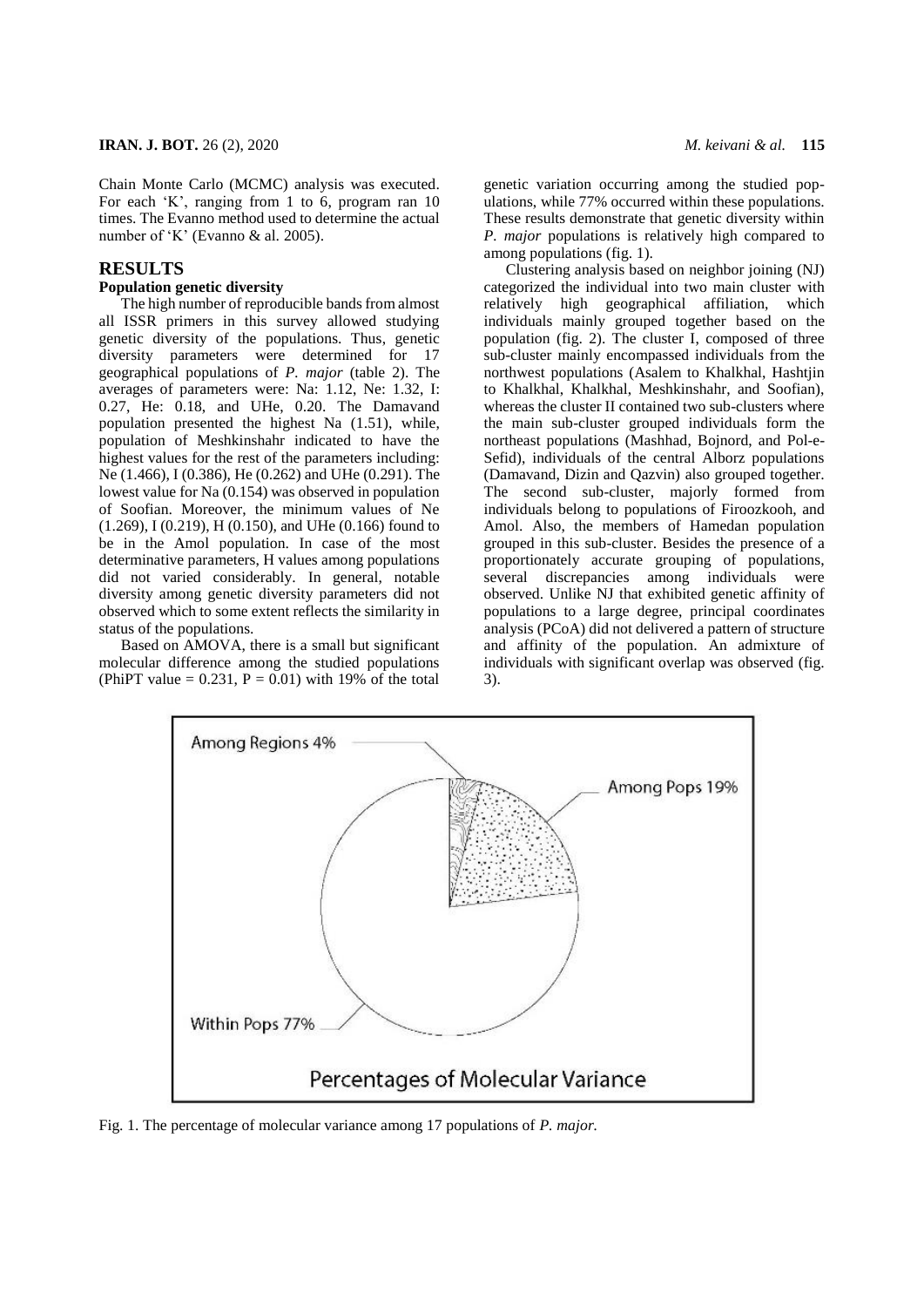

Fig. 2. Cluster analysis based on neighbor joining method for *P. major* populations, investigated with ISSR markers. Abbreviations: Pop1, Mashhad; Pop2, Bojnord; Pop3, Pol-e-Sefid; Pop4, Firoozkooh; Pop5, Amol; Pop6, Damavand; Pop7, Dizin; Pop8, Darband; Pop9, Gachsar; Pop10, Qazvin; Pop11, Masuleh; Pop12, Asalem to Khalkhal; Pop13, Hashtjin to Khalkhal; Pop14, Khalkhal; Pop15, Meshkinshahr; Pop16, Soofian; Pop17, Hamedan.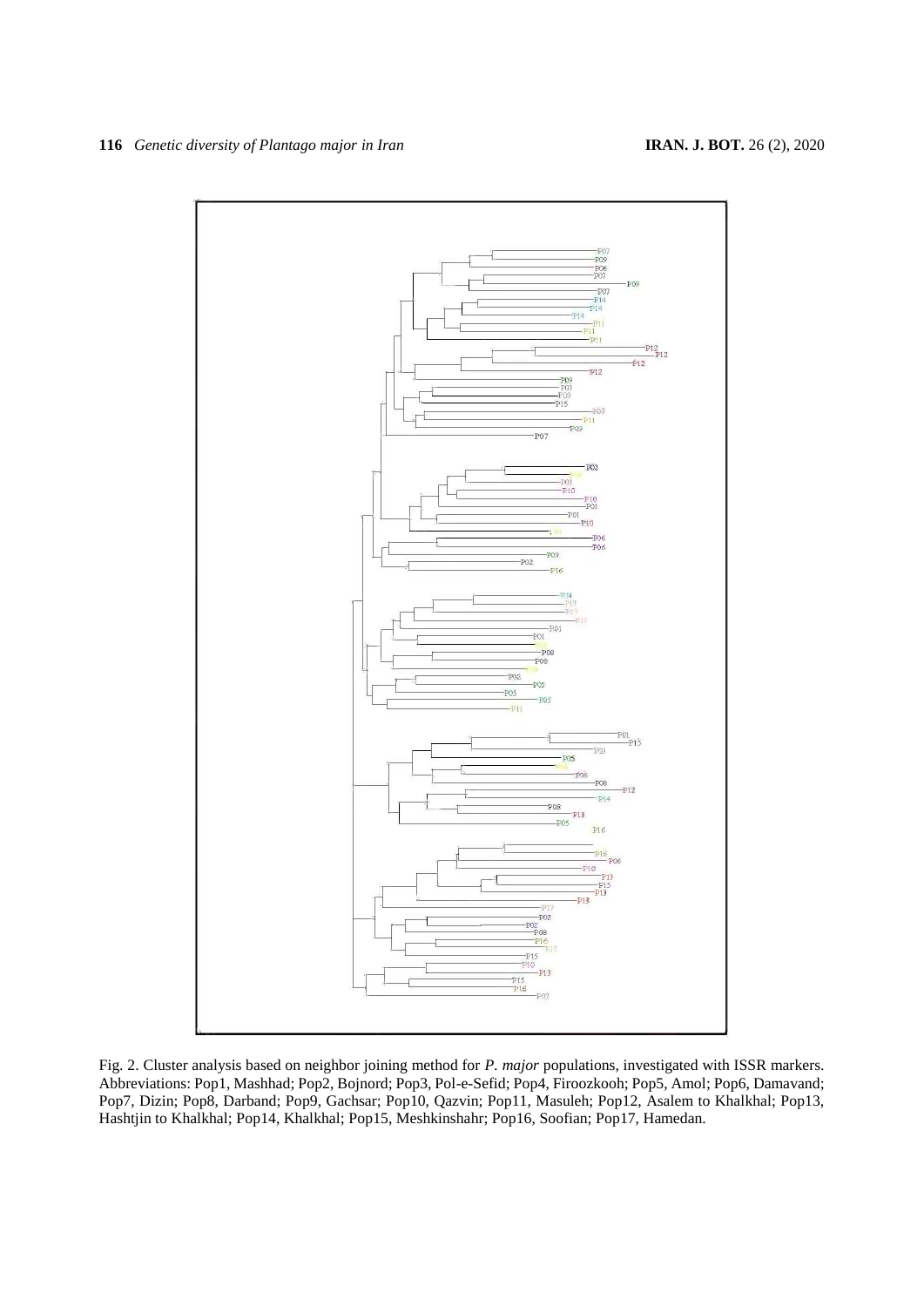

Fig. 3. Principal coordinate analysis (PCoA) for 17 studied populations of *P. major*. Abbreviations: Pop1, Mashhad; Pop2, Bojnord; Pop3, Pol-e-Sefid; Pop4, Firoozkooh; Pop5, Amol; Pop6, Damavand; Pop7, Dizin; Pop8, Darband; Pop9, Gachsar; Pop10, Qazvin; Pop11, Masuleh; Pop12, Asalem to Khalkhal; Pop13, Hashtjin to Khalkhal; Pop14, Khalkhal; Pop15, Meshkinshahr; Pop16, Soofian; Pop17, Hamedan.



Fig. 4. The relation between genetic structure and collection sites of different populations of *P. major* in Iran.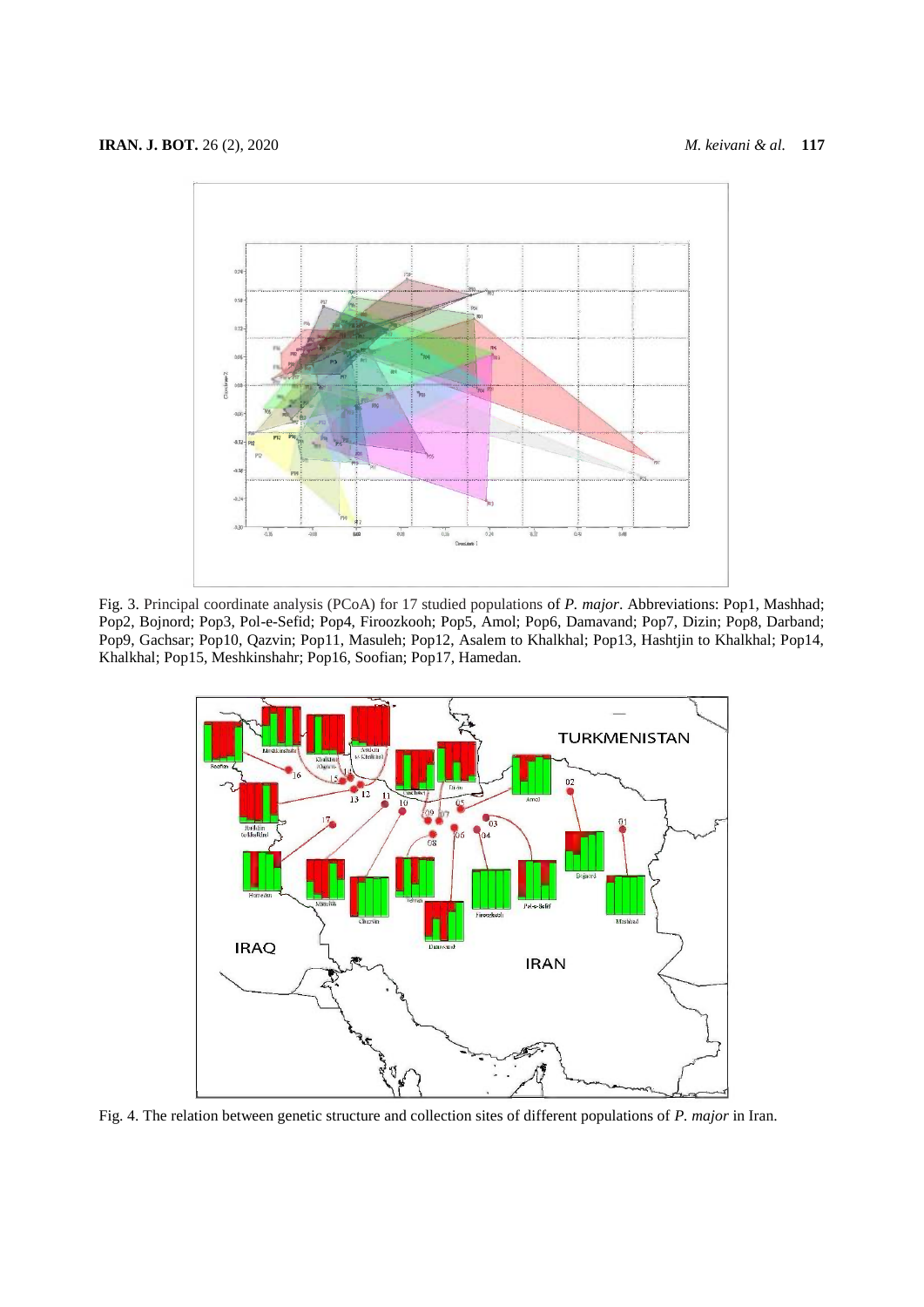#### **118** *Genetic diversity of Plantago major in Iran* **IRAN. J. BOT.** 26 (2), 2020

Based on the NJ tree, the plants of some populations can be roughly placed in a separate group close to their geographical origins; other inter-mixed plants showed shared alleles in the studied populations. The optimum number of  $k = 2$  was achieved by the Evanno test run on the STRUCTURE analysis (Evanno, & al. 2005). The obtained  $k = 2$  was also checked to confirm the true number of genetic clusters (Janes & al., 2017). Fig. 4 shows the distribution pattern of the studied populations based on shared alleles of STRUCTURE plot. The population divided into two genetic groups (k=2) with high genetic admixture among populations that roughly, populations close to east (Mashhad, Bojnord, Pol-e-Sefid, Firoozkooh, Amol) and those from north (Asalem to Khalkhal, Hashtjin to Khalkhal, Khalkhal) manifested higher genetic homogeneity, however, the entire populations showed the traces of the shared alleles. The clustering pattern of structure analysis and NJ were similar, since both methods to some extent were successful in assigning populations against their physical location and confirming the existence of genetic structure among populations of *P. major*.

## **DISCUSSION**

*Plantago major* L. has been documented from different localities of Iran with different climate. Thus, investigation of genetic diversity and its population genetic structure shall provide some basic information on its current state in Iran. For the survival of a species and its adaptation to different environmental conditions, genetic diversity plays an important role. In other words, a change in the genetic composition is necessary to cope with a changing environment (Mafakheri & al. 2020; Shalabi & Abou-El-Enain 2013; Sheidai & al. 2012; Wang & al. 2008). Genetic diversity parameters of our study displayed high within-population (77%) in the studied populations. Additionally, STRUCTURE and NJ analyses revealed a high level of connectivity among the studied populations from different localities, indicating high levels of gene flow either by seed or pollen among populations.

Various factors from ecological barriers, seed dispersal to mating system are determinative in shaping the level of genetic diversity and structure of populations of a given plant species (Pickup & al. 2019; Turchetto & al. 2016). The physical distribution of individuals of a species also affects genetic diversity. Wide distribution range of individuals can lower the possibility of forming a similar genetic make-up (Osawaru & al. 2015). However, the genetic similarity of different populations is also likely to be influenced by easy seed dispersal. The large number of seeds can easily stick to different vectors when wet and be transported over wide distances (McLendon 1998; Royer & Dickinson 1999). The easy dispersal of seeds is true for *P. major*, but as the physical distance between populations increases in this study, the genetic admixture of shared alleles declines.

The partitioning of genetic variation within and among populations can be considerably affected by mating system (Charlesworth 2003; Li & al. 2018). Reports of selfing and self-compatibility associated with low intra-population diversity are less often compared to high inter-population genetic diversity (Gáspár & al. 2019; Koelling & al. 2011; Lucardi & al. 2020; Osawaru & al. 2015; Zubair & al. 2012). Hale and Wolff (2003) found that the outcrossing *P. lanceolata* showed higher total and within-population variation, compared to the selfer species *P. major*, with lower within-population variation and higher betweenpopulation differentiation. More, considerably high polymorphic species of the genus *Prunus* often attributed to self-incompatible system. Since in such systems self-pollination is not possible or its rare and leads to generating genetically heterozygous progenies thus enhances genetic diversity (Balloux 2004; Stoeckel & al. 2006). Inbreeding mating system has a reducing effect on genetic diversity (Pijl 1969). We observed that 77% of the total genetic diversity was within-population. The possible causes of this inconsistency could be wind-pollination (which in selfpollinated species account for a degree of gene flow) and easy and high seed dispersal rate of *P. major* through livestock, water streams or anthropological means such as vehicles in semi-agricultural and wild areas where populations sampled that enhanced gene flow among populations (Pijl 1969). It should be noted that *P. major* has enormous adaptability to a wide range of climates, thus maintaining a genetic diversity despite of preventing factors is necessary. Moreover, human and animal-mediated seed dispersal can be a plausible argument in explaining high genetic diversity among populations of *P. major* given its markedly evolved seed characteristics. Also this standpoint backed by several previous reports who stated that human and animal-medicated seed dispersal are able to transfer seeds to long distances (Levin & Wilson 1976; Stebbins 1974). The level of genetic variation of three selfpollinating species, *Hordeum juhutum* L., *Phlox cuspidata* Scheele. and *Solanum johnstonii* Whalen found to be comparably high, majorly because of animal-mediated seed dispersal that allowed a variable and long-distance dispersal (Bullock & Clarke 2000; Hamrick & Loveless 1986). The values of gene flow for the species were notably high most likely because of gene transfer from one population to another via animal or human-mediated seed dispersal that elevated the gene flow and consequently the level of genetic diversity beyond the expected genetic variation within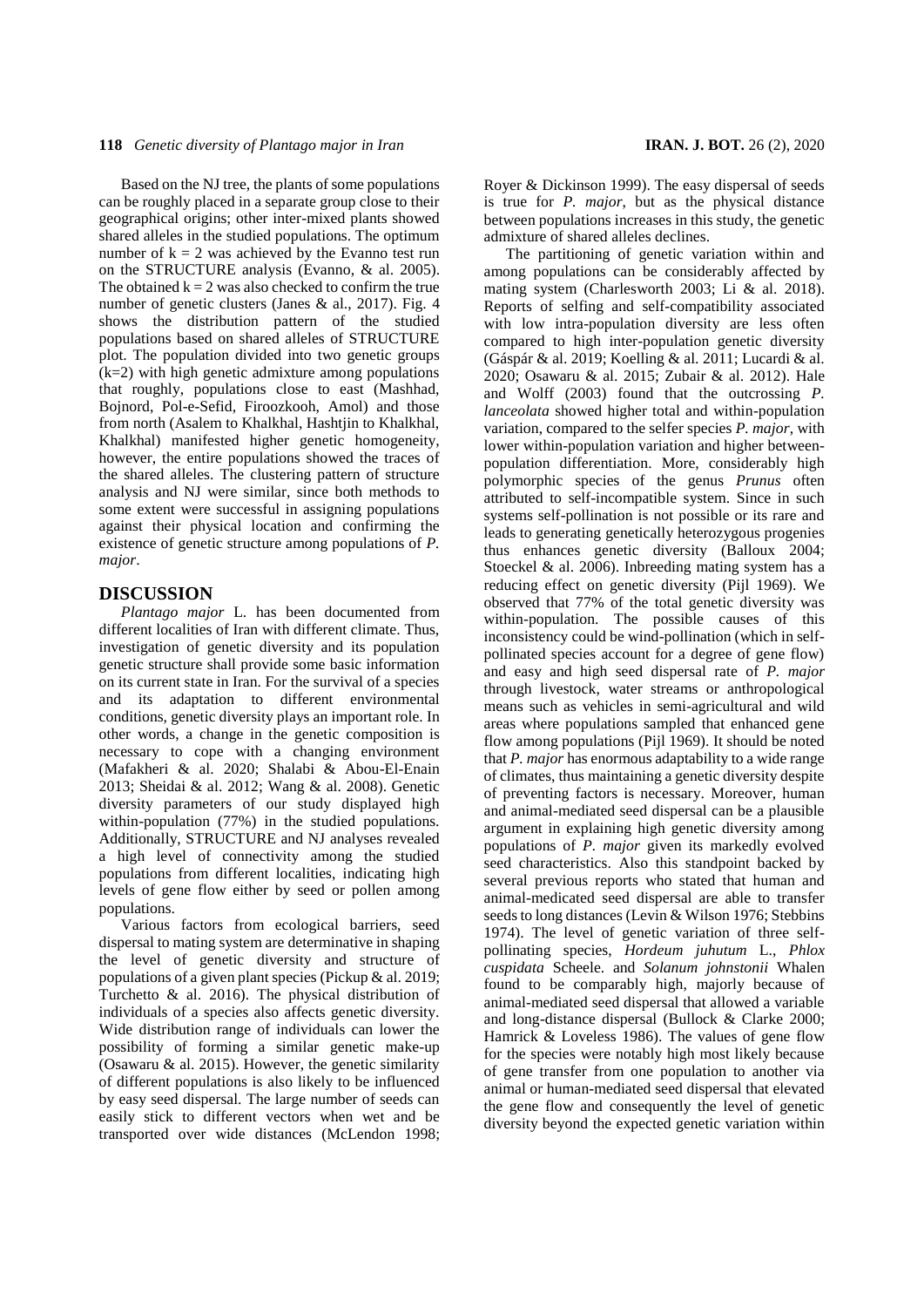self-pollinated populations (Brown 1979).

Mating system as mentioned above is an influential factor on genetic diversity and structure. Earlier studies have shown mating methods vary greatly among species of *Plantago,* so as the outbreeding rate. For instance, self-incompatible species such as *Plantago lanceolate* L. has an outbreeding rate equal to 1, or in the case of self-compatible ones, *P. coronopus* and *P. major*, previous studies have unveiled the outbreeding rate for the former species to be average (0.5-0.9) while for the latter species the rate was 0-0.1. The outbreeding rate is directly affected by mode of pollination as outbreeding rate was minimum in *P. major* as it's a completely selfing species but *P. coronopus* benefits from a comparable mating system (Van Dijk & al. 1988; Wolff & al. 1988). Later, Van Dijk & al. (1988) studied the influence of mating system on genetic structure of the above species, where they found high selfing of *P. major* has conferred a high level of population differentiation, whereas *P. lanceolate* (highly outbreeding, self-incompatible) had the lowest, and *P. coronopus* was placed in an average position, corresponding to their mating system (Brown 1979). Zubair & al. (2012) in result of a study on five populations of *P. major* in Sweden observed a clear genetic structure with high geographical affinity. The previous studies potently support the pattern of genetic structure as we observed among populations of *P. major*, in which a rather strong structure exists. Further, high self-compatibility accompanied by high inbreeding in *P. major*, may have initiated possible population differentiation as evidence generated from this study suggests. Comparative investigation on contrasting population in terms of mating system of species *Leavenworthia alabamica* L. and *L. crassa* L. by Koelling & al. (2011) revealed a low genetic diversity among self-compatible populations of former species as compared to self-incompatible ones (H; 0.065 vs 0.206). The same applies to the latter species (self-compatible vs self-incompatible; 0.084 vs 0.189). In consistent with the population structure of our study, self-compatible populations of both species in the study exhibited strong and highly homogenous genetic structure due to low possibility of sharing alleles between populations.

Based on the distribution map of genetic structure of different populations of *P. major* in Iran, a gradient is visible with the red group being dominant in populations from the northwest and the green group in northeast part of its range. It seems that a collective effect of several factors has caused the formation of such exceptional genetic structure almost inconsistent with the mating system of the plant. A strong structure may display two different subspecies.

#### **CONCLUSION**

The wide distribution range of *P. major* in Iran and adaptability to various ecological conditions, and easy seed dispersal seem to be responsible for high intrapopulation diversity despite significantly low outcrossing rate due to being self-fertilizer and selfcompatible which the mating system is possible responsible for strong structure among populations. Genetic structure among populations of *P. major* reveals a relatively high level of genetic differentiation as populations gain homogeneity as the physical distance between populations of the northeast from the southwest increased. To understand the reason behind high intrapopulation diversity and the nature of the gradient across Iran, further studies on the breeding system and morphological differentiation of the species are required.

#### **ACKNOWLEDGMENTS**

We wish to thank Prof. Ziba Jamzad and two anonymous reviewers for their helpful comments and suggestions on an earlier draft of this manuscript.

## **REFERENCES**

- Agarwal, M., Shrivastava, N. & Padh, H. 2008: Advances in molecular marker techniques and their applications in plant sciences. -Plant Cell Reports 27: 617-631.
- Agarwal, T., Gupta, A. K., Patel, A. K. & Shekhawat, N. S. 2015: Micropropagation and validation of genetic homogeneity of Alhagi maurorum using SCoT, ISSR and RAPD markers. -Plant Cell, Tissue and Organ Culture (PCTOC) 120: 313-323.
- Albach, D., Meudt, H. & Oxelman, B. 2005: Piecing together the "new" Plantaginaceae. -American Journal of Botany 92: 297-315.
- Azizi, N., Sheidai, M., Mozafarian, V. & Noormohammadi, Z. 2014: Genetic, cytogenetic and morphological diversity in Helicrysum leucocephalum (Asteraceae) populations. -Biologia 69: 566-573.
- Baillie, J.E.M., Hilton-Taylor, C. & Stuart, S.N., 2004: IUCN Red List of Threatened Species: A Global Species Assessment. IUCN Gland. -Switzerland and Cambridge.
- Baker, H. G. 1974: The Evolution of Weeds. **-**Annual Review of Ecology and Systematics 5: 1-24.
- Balloux, F. 2004: Heterozygote excess in small populations and the heterozygote‐excess effective population size. -Evolution 58: 1891-1900.
- Bello, M., Chase, M., Olmstead, R., Rønsted, N. & Albach, D. 2002: The páramo endemic Aragoa is the sister genus of Plantago (Plantaginaceae; Lamiales): evidence from plastid rbcL and nuclear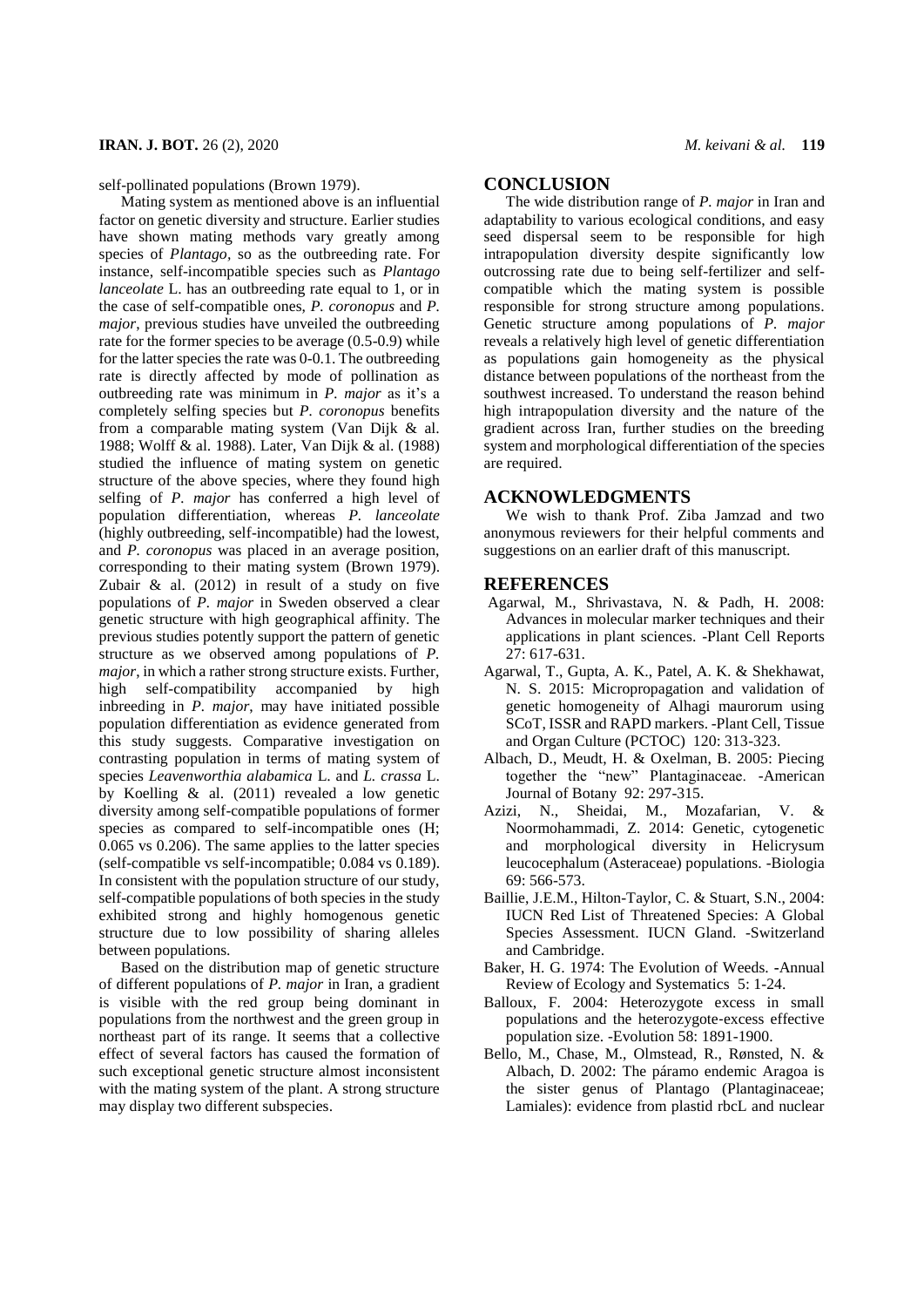**120** *Genetic diversity of Plantago major in Iran* **IRAN. J. BOT.** 26 (2), 2020

ribosomal ITS sequence data. -Kew Bulletin 57 (3): 585-597.

- Brown, A. H. D. 1979: Enzyme polymorphism in plant populations. -Theoretical Population Biology 15: 1- 42.
- Bullock, J. & Clarke, R. 2000: Long distance seed dispersal by wind: measuring and modelling the tail of the curve. -Oecologia 124: 506-521.
- Cassel‐Lundhagen, A., Tammaru, T., Windig, J., Ryrholm, N. & Nylin, S. 2009: Are peripheral populations special? Congruent patterns in two butterfly species. -Ecography 32: 591-600.
- Charlesworth, D. 2003: Effects of inbreeding on the genetic diversity of populations. - Philosophical transactions of the Royal Society of London. Series B, Biological sciences 358 (1434): 1051-1070.
- Dhar, M. K., Friebe, B., Kaul, S. & Gill, B. S. 2006: Characterization and physical mapping of ribosomal RNA gene families in Plantago. -*Annals of Botany* 97: 541-548.
- Douaihy, B., Sobierajska, K., Jasińska, A. K., Boratyńska, K., Ok, T., Romo, A., Machon, N., Didukh, Y., Bou Dagher-Kharrat, M. & Boratyński, A. 2012: Morphological versus molecular markers to describe variability in Juniperus excelsa subsp. excelsa (Cupressaceae). -AoB PLANTS 2012: pls013. https://doi.org/10.1093/aobpla/pls013
- Doyle, J. J. & Doyle, J. L. 1987: A rapid DNA isolation procedure for small quantities of fresh leaf tissue. - The Phytochemical Section of the Botanical Society of America 19: 11-15.
- El-Bakatoushi, R. 2011: Introgressive hybridization between Plantago major L. taxa. -Flora-Morphology, Distribution, Functional Ecology of Plants. 206 (12): 1045-1051.
- El-Hady, E., Haiba, A. A., El-Hamid, N. R. A., Al-Ansary, A. & Mohamed, A. Y. 2010: Assessment of genetic variations in some Vigna species by RAPD and ISSR analysis. -New York Science Journal 3: 120-128.
- Evanno, G., Regnaut, S. & Goudet, J. 2005: Detecting the number of clusters of individuals using the software STRUCTURE: a simulation study. - Molecular Ecology 14: 2611-2620.
- Ferreira, V., Matos, M., Correia, S., Martins, N., Gonçalves, S., Romano, A. & Pinto-Carnide, O. 2013: Genetic diversity of two endemic and endangered Plantago species. -Biochemical Systematics and Ecology 51: 37-44.
- Gáspár, B., Bossdorf, O. & Durka, W. 2019: Structure, stability and ecological significance of natural epigenetic variation: a large‐scale survey in Plantago lanceolata. -New phytologist 221: 1585- 1596.
- Hale, M. L. & Wolff, K. 2003: Polymorphic microsatellite loci in Plantago lanceolata. -Molecular Ecology Notes 3: 134-135.
- Hammer, Ø., Harper, D. A. & Ryan, P. D. 2001: PAST: Paleontological statistics software package for education and data analysis. **-**Palaeontologia Electronica. 4: 1-9.
- Hamrick, J. L. & Loveless, M. D. 1986: The influence of seed dispersal mechanisms on the genetic structure of plant populations. In: Estrada A., Fleming T.H. (eds) Frugivores and seed dispersal. Tasks for vegetation science, vol 15. Springer. - Dordrecht.
- Hassemer, G. 2016: Plantago hatschbachiana (Plantaginaceae), a critically-endangered new species from sandstone grasslands in Brazil, and an updated identification key to Plantago in Brazil and Paraguay. -Phytotaxa. 278: 141-152.
- Hassemer, G. 2017: Nomenclatural and taxonomic notes on Plantago myosuros (Plantaginaceae) and its synonymy. **-**Turkish Journal of Botany41: 632- 639.
- Hassemer, G., dos Santos Ribas, O. & Rønsted, N. 2015: First record of Plantago commersoniana (Plantaginaceae), a rare and threatened species, in the Central-West region of Brazil. -Check List 11: e1667.
- Hou, Y. & Lou, A. 2011: Population genetic diversity and structure of a naturally isolated plant species, Rhodiola dumulosa (Crassulaceae). -PLoS One. 2011;6(9):e24497. doi: https://doi.org/10.1371/journal.pone.0024497.
- Huson, D. H. & Bryant, D. 2006: Application of phylogenetic networks in evolutionary studies. - *Molecular Biology and Evolution* 23: 254-267.
- Janighorban, M. 1995: Plantaginacea. In: Assadi, M., Maassoumi, A. A. & Khatamsaz, M. & Mozaffarian, V. (eds.), Flora of Iran, vol. 14. Research Institute of Forests and Rangelands. **-** Tehran.
- Kaplan, D. R. 2001: The science of plant morphology: definition, history, and role in modern biology. **-** American Journal of Botany 88: 1711-1741.
- Kaswan, V., Joshi, A. & Maloo, S. 2013: Assessment of genetic diversity in Isabgol (Plantago ovata Forsk.) using random amplified polymorphic DNA (RAPD) and inter-simple sequence repeat (ISSR) markers for developing crop improvement strategies. -African Journal of Biotechnology 12: 3622-3635.
- Kirk, H. & Freeland, J. R. 2011: Applications and implications of neutral versus non-neutral markers in molecular ecology. -International of Journal Molecular Sciences 12: 3966-3988.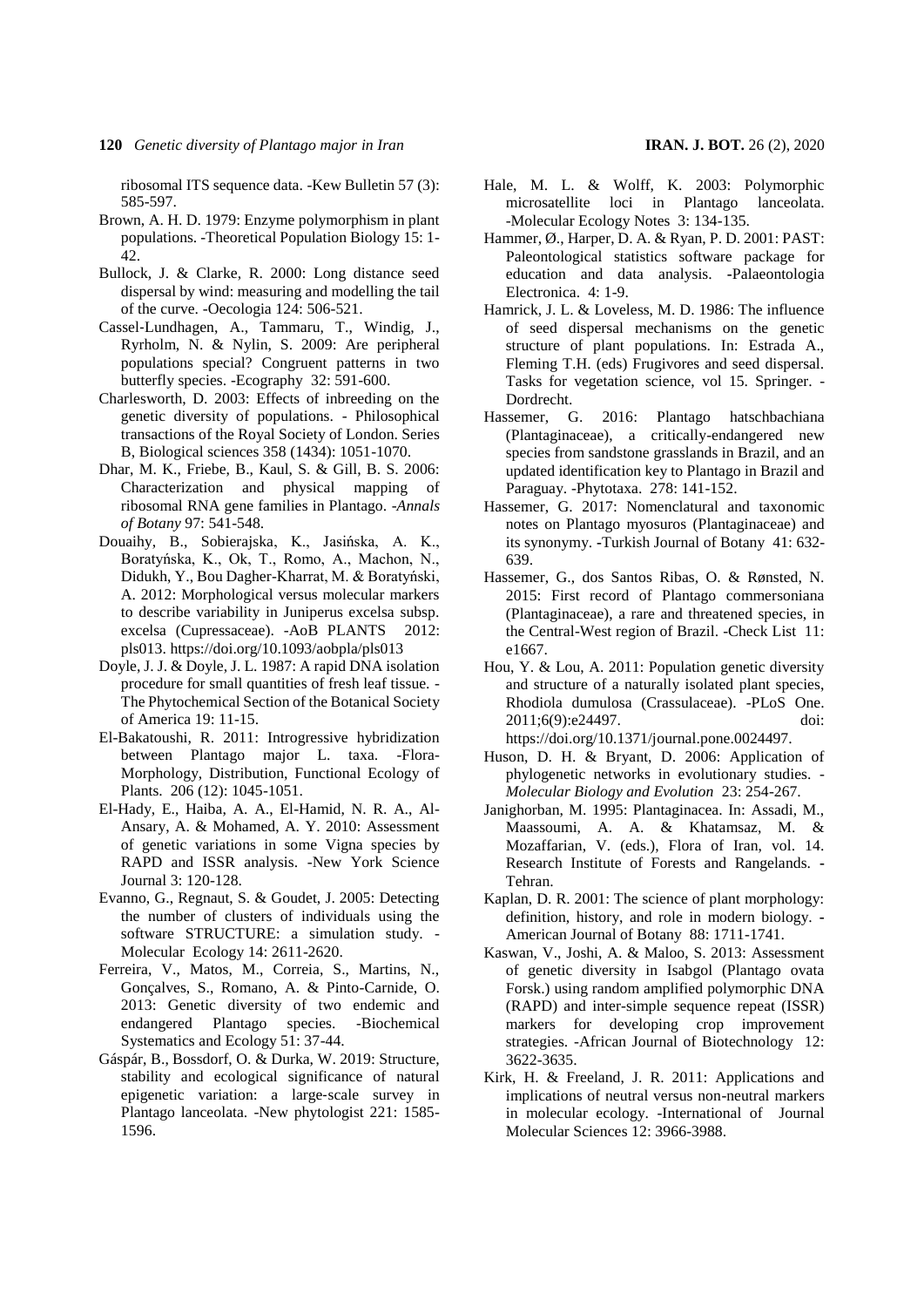- Koelling, V. A., Hamrick, J. & Mauricio, R. 2011: Genetic diversity and structure in two species of Leavenworthia with self-incompatible and selfcompatible populations. -Heredity 106: 310-318.
- Levin, D. & Wilson, A. 1976: Rates of evolution in seed plants: net increase in diversity of chromosome numbers and species numbers through time. - Proceedings of the National Academy of Sciences of the United States of America 73: 2086-2090.
- Li, S., Gan, X., Han, H., Zhang, X. & Tian, Z. 2018: Low within-population genetic diversity and high genetic differentiation among populations of the endangered plant Tetracentron sinense Oliver revealed by inter-simple sequence repeat analysis. - Annals of Forest Science. 75: 74. https://doi.org/10.1007/s13595-018-0752-4
- Lucardi, R., Wallace, L. & Ervin, G. 2020: Patterns of genetic diversity in highly invasive species: Cogongrass (Imperata cylindrica) expansion in the invaded range of the Southern United States (US). - Plants (Basel) 9(4): 423. https://doi.org/10.3390 /plants9040423.
- Mafakheri, M., Kordrostami, M., Rahimi, M. & Matthews, P. D. 2020: Evaluating genetic diversity and structure of a wild hop (Humulus lupulus L.) germplasm using morphological and molecular characteristics. -Euphytica. 216: 58. https://doi.org /10.1007/s10681-020-02592-z
- Marbuah, G., Gren, I.-M. & McKie, B. 2014: Economics of harmful invasive species: a review. - Diversity 6: 500-523.
- Rutledge, C. R. & McLendon, T. 1998: An Assessment of Exotic Plant Species of Rocky Mountain National Park. Department of Rangeland Ecosystem Science, Colorado State University. 97pp. Northern Prairie Wildlife Research Center Home Page. http://www.npwrc.usgs.gov/resource/othrdata/Expl ant/explant.htm [Version 15 Dec 98].
- Mozaffarian, V. 2003: Dictionary of Iranian plant names. A Dictionary of Iranian Plant Names. Farhang Moaser. -Tehran.
- Osawaru, M. Ogwu, M. & Aiwansoba, R. 2015: Hierarchical approaches to the analysis of genetic diversity in plants: a systematic overview. -The University of Mauritius Research Journal 21. https://www.ajol.info/index.php/umrj/article/view/ 122070
- Pampoulie, C., Danielsdottir, A. K., Storr-Paulsen, M., Hovgård, H., Hjörleifsson, E. & Steinarsson, B. Æ. 2011: Neutral and nonneutral genetic markers revealed the presence of inshore and offshore stock components of Atlantic cod in Greenland waters. -

Transactions of the American Fisheries Society 140: 307-319.

- Patzak, A. & Rechinger, K. H. 1965: Plantaginaceae. In: Rechinger, K. H. (Ed.), Flora Iranica, vol. 15. Akademische Druck- u. Verlagsanstalt. -Graz.
- Peakall, R. & Smouse, P. E. 2006: GENALEX 6: genetic analysis in Excel. Population genetic software for teaching and research. -Molecular Ecology Notes 6: 288-295.
- Pickup, M., Brandvain, Y., Fraïsse, C., Yakimowski, S., Barton, N. H., Dixit, T., Lexer, C., Cereghetti, E. & Field, D. L. 2019: Mating system variation in hybrid zones: facilitation, barriers and asymmetries to gene flow. -The New phytologist 224: 1035- 1047.
- Pijl, L. V. D. 1969: Xylocopa and flowers in the tropics. -Proceedings of the Koninklijke Nederlandse Akademie van Wetenschappen C 57: 413-423.
- Pimentel, D., Lach, L., Zuniga, R. & Morrison, D. 2000: Environmental and economic costs associated with non-indigenous species in the United States. -BioScience 50 (1): 53-65.
- Podani, J. 2000: Introduction to the exploration of multivariate biological data. Backhuys Publishers. - Leiden.
- Primmer, C. R. 2009: From conservation genetics to conservation genomics. -Annals of the New York Academy of Sciences 1162: 357-368.
- Pritchard, J. K., Stephens, M. & Donnelly, P. 2000: Inference of population structure using multilocus genotype data. -Genetics. 155: 945-959.
- Rahn, K. 1996: A phylogenetic study of the Plantaginaceae. -Botanical Journal of the Linnean Society 120: 145-198.
- Rambuda, T. D. & Johnson, S. D. 2004: Breeding systems of invasive alien plants in South Africa: does Baker's rule apply? -Diversity Distribution 10: 409-416.
- Rønsted, N., Chase, M. W., Albach, D. C. & Bello, M. A. 2002: Phylogenetic relationships within Plantago (Plantaginaceae): evidence from nuclear ribosomal ITS and plastid trnL-F sequence data. - Botanical Journal of the Linnean Society 139: 323- 338.
- Rønsted, N., Franzyk, H., Mølgaard, P., Jaroszewski, J. W. & Jensen, S. R. 2003: Chemotaxonomy and evolution of Plantago L. -Plant Systematics and Evolution 242: 63-82.
- Rønsted, N. Göbel, E. Franzyk, H. Jensen, S. R. & Olsen, C. E. 2000: Chemotaxonomy of Plantago. Iridoid glucosides and caffeoyl phenylethanoid glycosides. -Phytochemistry 55: 337-348.